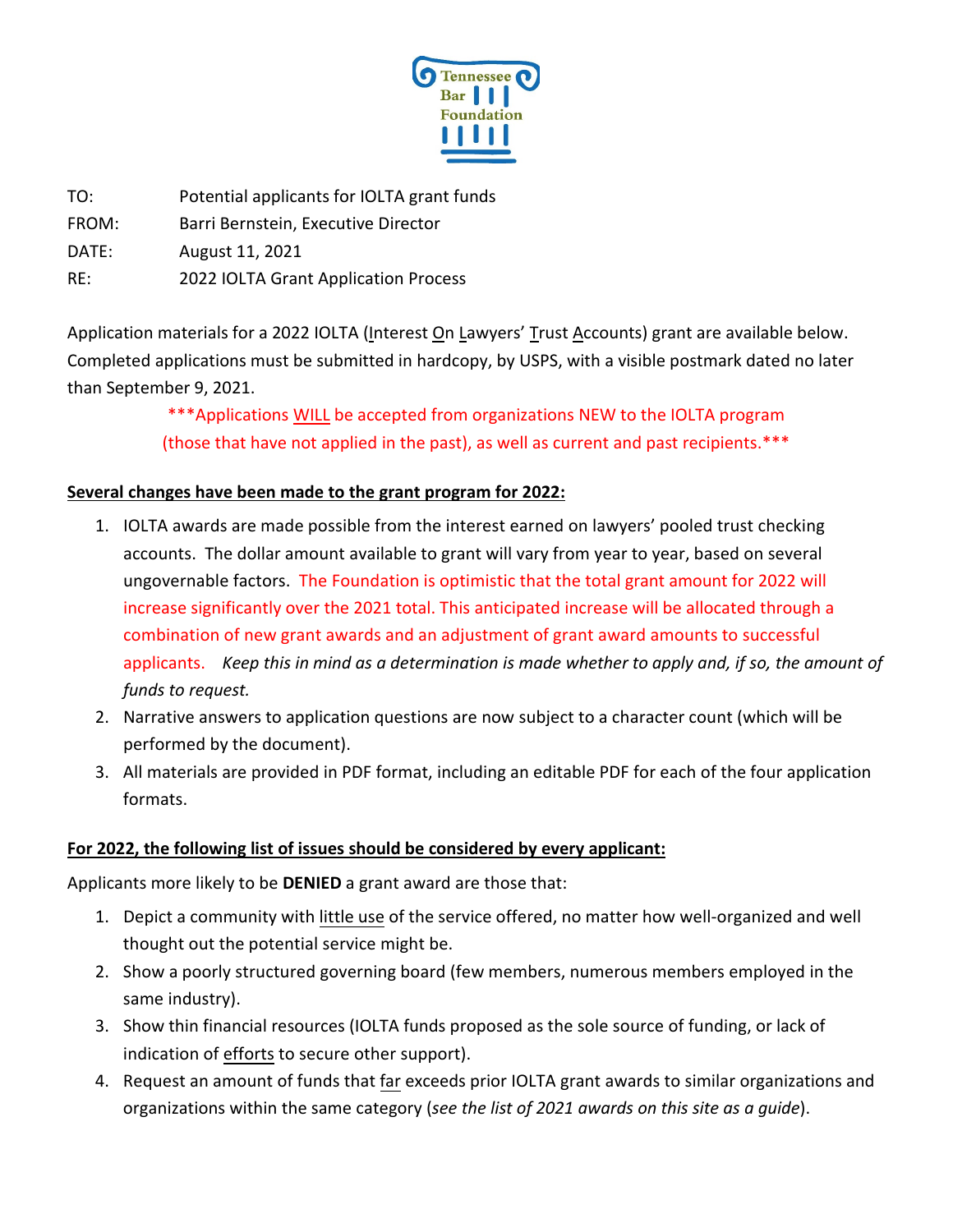Applications more likely to **RECEIVE** a grant award are those that:

- 1. Provide a concise, well-written narrative (all applications should be proofread before submission by someone other than the grant writer).
- 2. Show a history of success in the field of interest.
- 3. Show IOLTA funds are not the sole source of support.
- 4. Meet all the requirements of the format and submission process and any informational requests made by members of the Grant Review Committee.

## **Four application formats, keyed to the type of services offered by the organization, are available:**

An organization must select and download the materials, described below, that most closely fits the services the organization proposes to offer. Grant writers uncertain about the parameters of IOLTA funding or unsure which format to select are urged to call Foundation staff at 800/634.2516 or 615/242.1531. The application materials are all provided in PDF format, with the application provided as an editable PDF form. NOTE: this is a CHANGE from the prior format and application configuration.

#### **I – Improve the Administration of Justice**

Organizations tangential to the legal system which seek to have direct, secondary, or eventual beneficial impact on legal processes (generally do not employ lawyers).

## **II – Provide Legal Services (LSC–Funded Model)**

Organizations partially funded by the Legal Services Corporation which employ staff lawyers to provide free civil legal assistance to the indigent and which coordinate the services of lawyers who provide pro bono service to the indigent.

## **III – Provide Legal Services (Staff Attorney Model)**

Organizations which employ staff lawyers to provide free civil legal assistance to the indigent.

## **IV – Provide Legal Services (Pro Bono Model)**

Organizations which coordinate the services of lawyers who provide pro bono service to the indigent.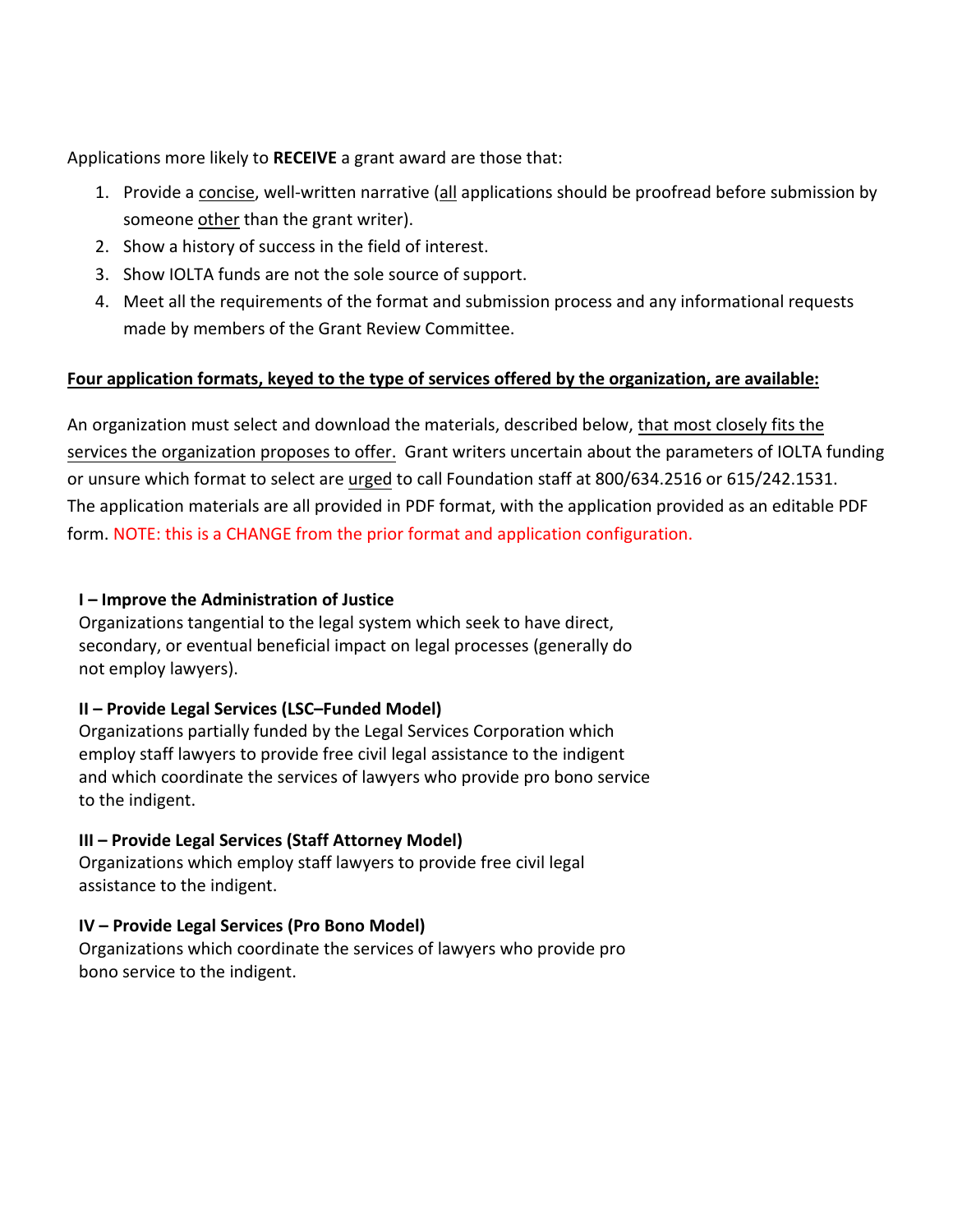

## **2022 IOLTA GRANT PROGRAM**

# **IMPROVE THE ADMINISTRATION OF JUSTICE INSTRUCTIONS AND FORMS - I**

## **General Guidelines:**

Submitted documentation is reviewed thoroughly each year. *Current* challenges addressed by the organization are most relevant. Although word processing programs seductively offer the ability to "cut and paste" from a previous narrative, that process frequently results in errors, particularly as the application format always includes changes. PROOF CAREFULLY. **It may be appropriate to use the same or similar verbiage from a prior year, but the use of an outdated application or answers to questions that were not posed for 2022 will not be looked upon favorably.**

- 1. Make sure the **specific activity** for which IOLTA funds may be used is in compliance with the list of General Eligibility Standards (page 2).
- 2. Before appending the required signature, make sure the organization has fully reviewed the Grant Agreement (page 7) and will comply.
- 3. **Answer each question (found in the document "Application I") and complete the package, in the required page order, explained on page 4, "Application Format**."
- 4. Note that the submission requirements (below) of the completed application are unyielding and must be followed exactly.

Please do not initiate contact with a member of the Foundation's Board of Trustees or Grant Review Committee regarding the application. The organization will be contacted if further information is necessary.

## **Submission Guidelines:**

Completed, **HARDCOPY** applications must be returned by **USPS** with a visible postmark dated no later than **SEPTEMBER 9, 2021**. **THERE IS NO EXCEPTION TO THIS DEADLINE.**  Applicants should obtain a "**Certificate of Mailing**" or other **proof of mailing** and a **receipt**.

Applications will NOT be accepted via alternative postal delivery services (UPS, Fed Ex, etc.), via FAX, ELECTRONICALLY (via email), or via HAND DELIVERY.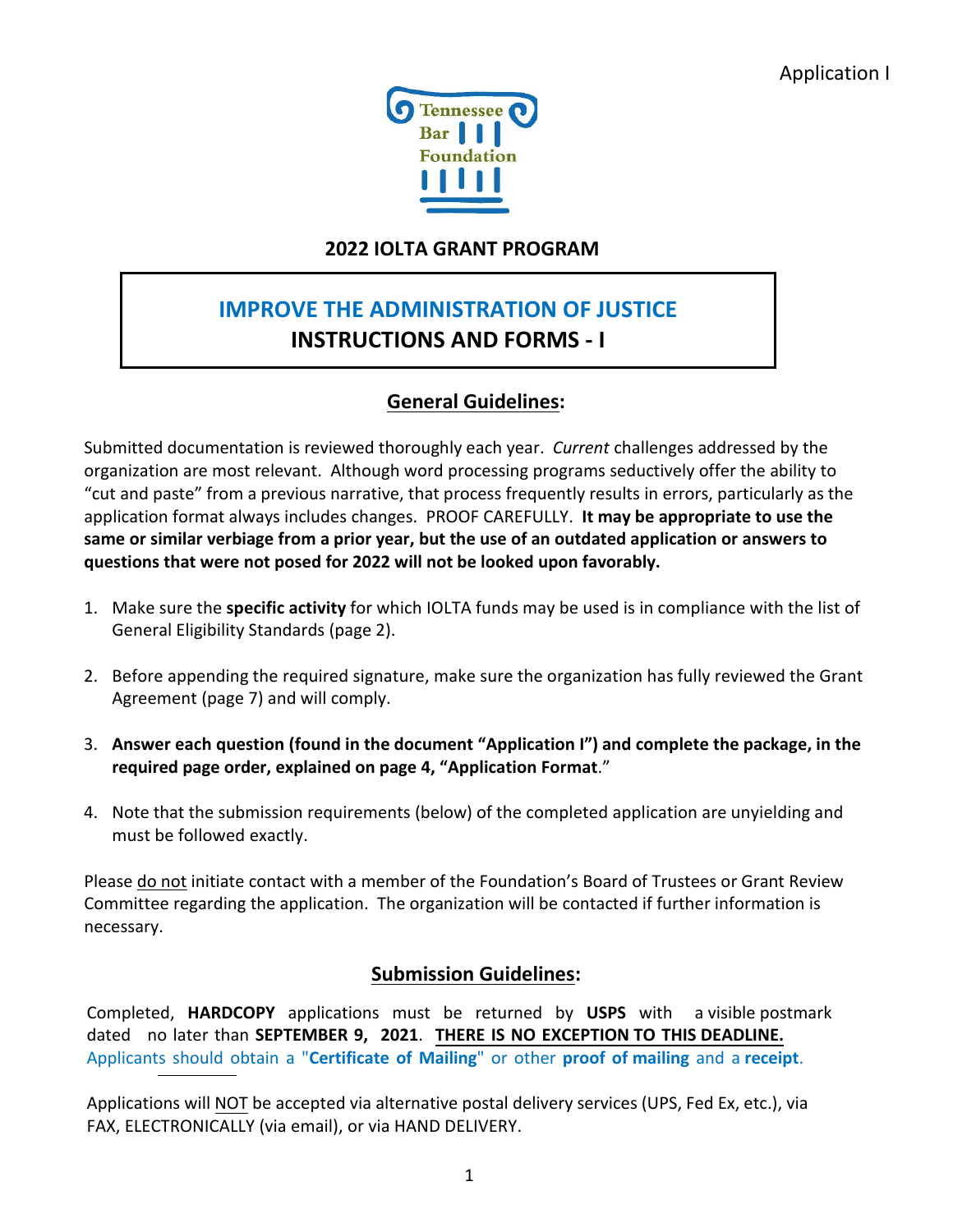## **General Eligibility Standards:**

#### **The Board of Trustees will not make grants:**

- 1. to political campaigns
- 2. to organizations designed primarily for lobbying
- 3. to support a specific activity that the local, state or federal government has an obligation to fund
- 4. to religious organizations where proselytizing is a part of the service provided.

#### **To be eligible for an IOLTA grant, an organization must:**

- 1. be exempt from taxation under Section 501(c)(3) of the United States Internal Revenue Code, as amended**; OR**
- 2. agree to use the IOLTA grant only for purposes that are charitable or educational within the meaning of Section 501(c)(3) of the United States Internal Revenue Code, as amended; **AND**
- 3. be an equal employment opportunity employer that does not discriminate on the basis of race, religion, marital status, color, national origin, sex, age or disability.

#### **To be eligible for an IOLTA grant, an organization must follow these procedures:**

- 1. submit its application pursuant to the guidelines by **USPS** with a visible postmark no later than September 9, 2021;
- 2. **respond in a timely and complete manner to any requests for additional information from the Committee;**
- 3. agree to carry out the project for which the IOLTA funds were requested;
- 4. agree that its completed application will be available for public inspection;
- 5. report on the progress of the project for which funds were granted; and
- 6. cooperate with data collection and evaluation requests of the Foundation or its representatives.

*The Foundation reserves the right to change the procedures and priorities established in this program as the IOLTA funds grow or diminish and as needs change.*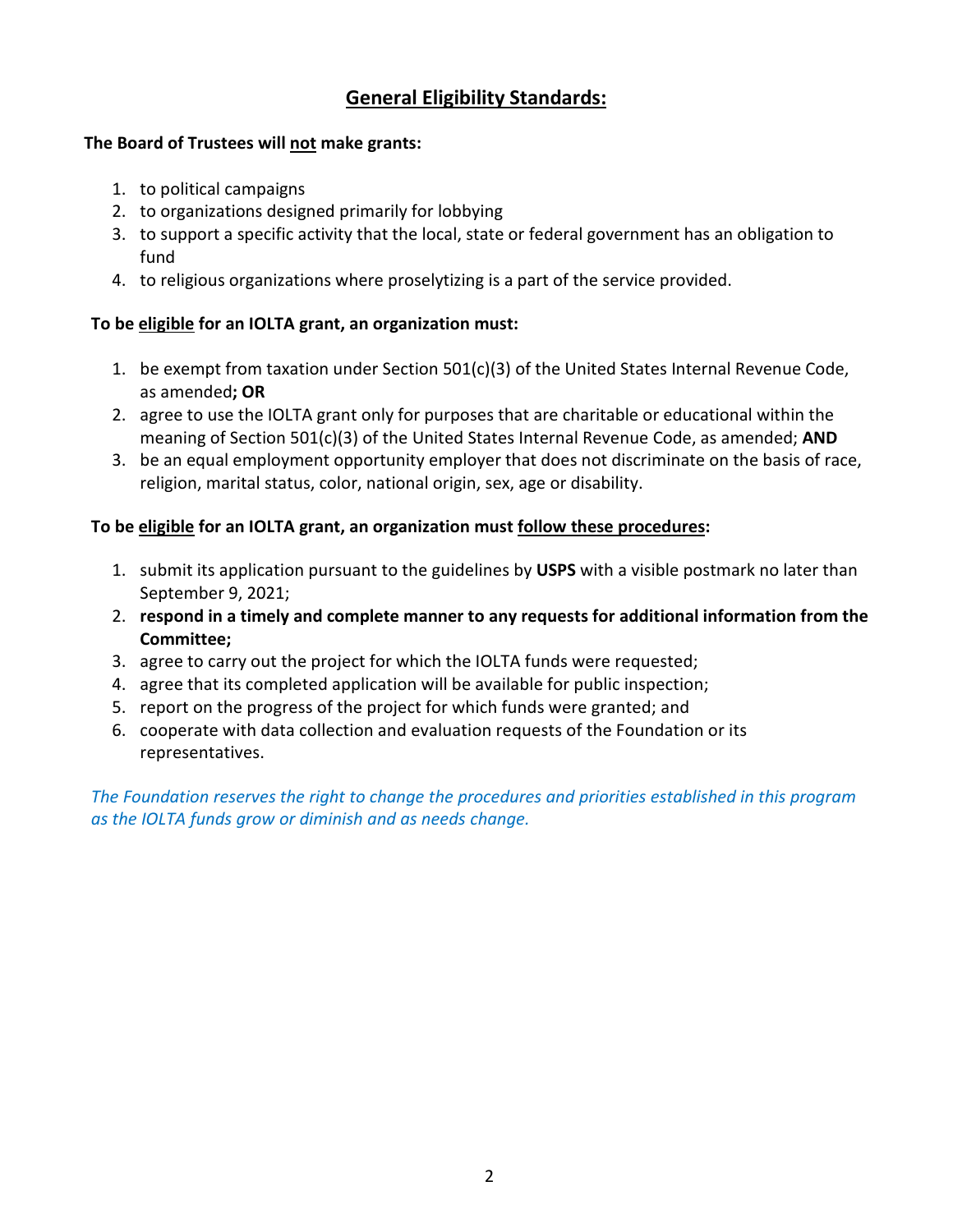## **Important Dates and Award Information**:

Application Postmark Deadline: September 9, 2021 Announcement of Grant Awards: The Controller of December 2021

1. The Board of Trustees will pay 2022 IOLTA grants to Improve the Administration of Justice in TWO, equal, installments on:

January 5, 2022 July 22, 2022

*Note: In certain cases, such as one-time events, payment may be made in other intervals as determined by the Foundation's executive director, in consultation with the recipient.*

- 2. Awards for 2022 **may** be paid via the ACH (Automated Clearing House) system directly into the bank account of successful applicants. If necessary, information required to make an ACH transaction will be solicited.
- 3. Each recipient of an IOLTA grant must submit an assessment report, in accordance with the form provided, which describes how 2022 IOLTA funds have been spent, to the Executive Director of the Tennessee Bar Foundation by:

July 15, 2022\* January 20, 2023

\* The July payment will not be released until the July assessment report has been received.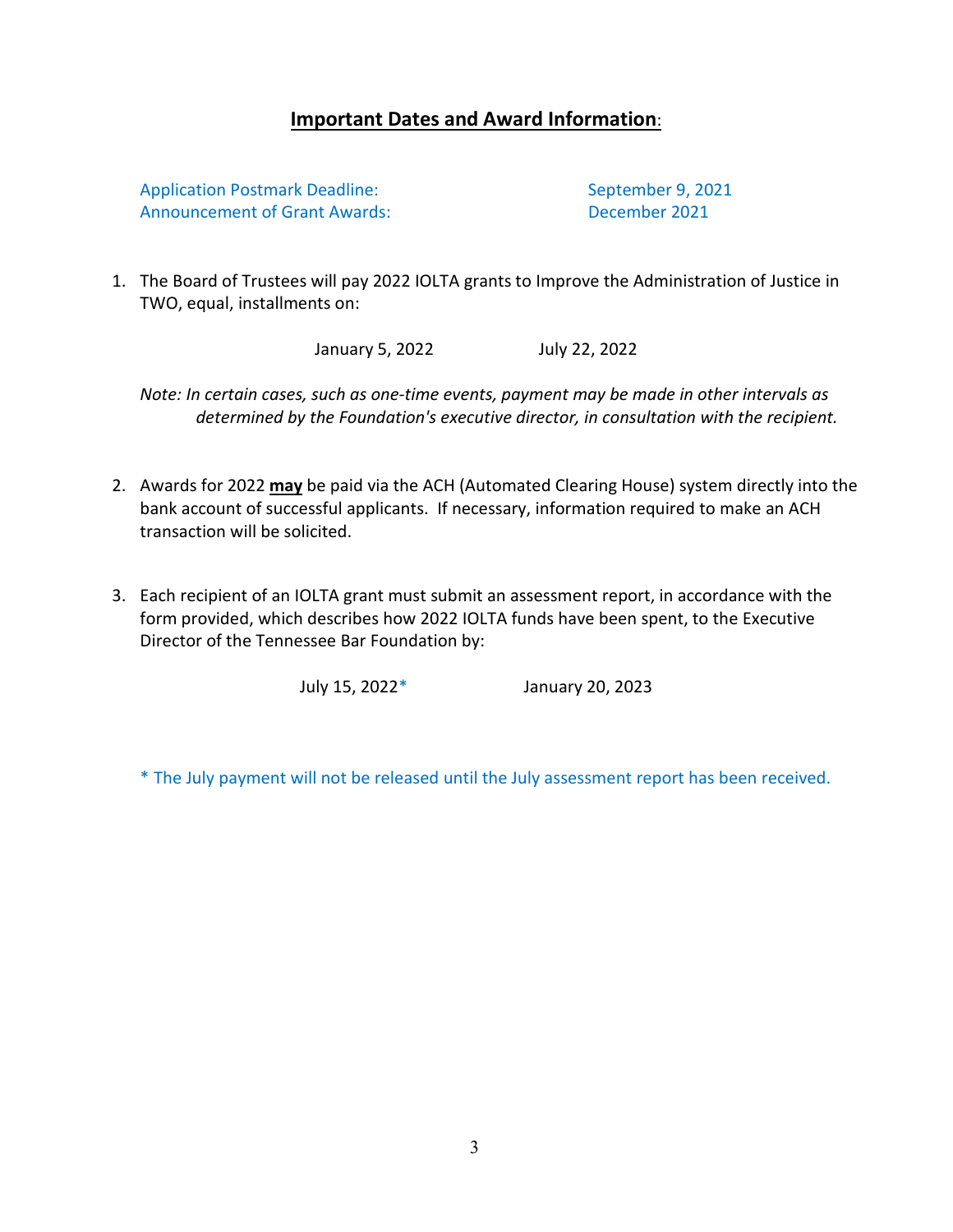## **Application Format:**

- 1. Fully answer all questions on the cover sheet and subsequent pages. Include all requested attachments (see #5 below).
	- a. Answer all narrative questions AS THOUGH THE READER IS TOTALLY UNFAMILIAR WITH THE ORGANIZATION.
	- b. Do not answer a question by referring to the answer of another question. Answer each question in order, at that location, even if information provided elsewhere must be repeated.
	- c. If a question is not applicable, answer "N/A."
- 2. Print the application on 8 1/2" x 11" paper, single sided
- 3. Fasten the application pages securely in a **PERMANENT** manner (heavy duty staples preferred, spiral binding - acceptable, etc.) If any other portion of the application (e.g., finance report) is bound in another way, take it apart and use staples*. Black "bulldog" clips ARE NOT acceptable.*
- 4. Use Page 5 as the **first/top page.** DO NOT USE A BINDING PAGE THE OFFICIAL COVER PAGE MUST BE VISIBLE.
- 5. Submit the pages of the application in the following order for EACH copy:
	- 1) Cover page (page 5)
	- 2) Required Documents list (page 6)
	- 3) Grant Agreement (page 7)
	- 4) Application narrative of questions and answers (begins on page 8)
	- 5) Organization's operating budget (income and expense, summary format)
	- 6) List of officers/directors/trustees of the organization with term dates, business affiliations, and city.
- 6. Application packet **must** include:
	- a. the original application (clearly marked "original") and **3 application copies**
	- b. **2** copies of the most recent **audit or accounting report**
	- c. **If necessary,** documents listed on page 6 (see instructions on that page)
- 7. Submit **the items above by USPS,** with a visible postmark no later than September 9, 2021. Applications will NOT be accepted via alternative postal delivery services (UPS, Fed Ex), via FAX, ELECTRONICALLY (via email), or via HAND DELIVERY.
- 8. Address the application to: Tennessee Bar Foundation

618 Church Street, Suite 120 Nashville, TN 37219-2456 ATTN: IOLTA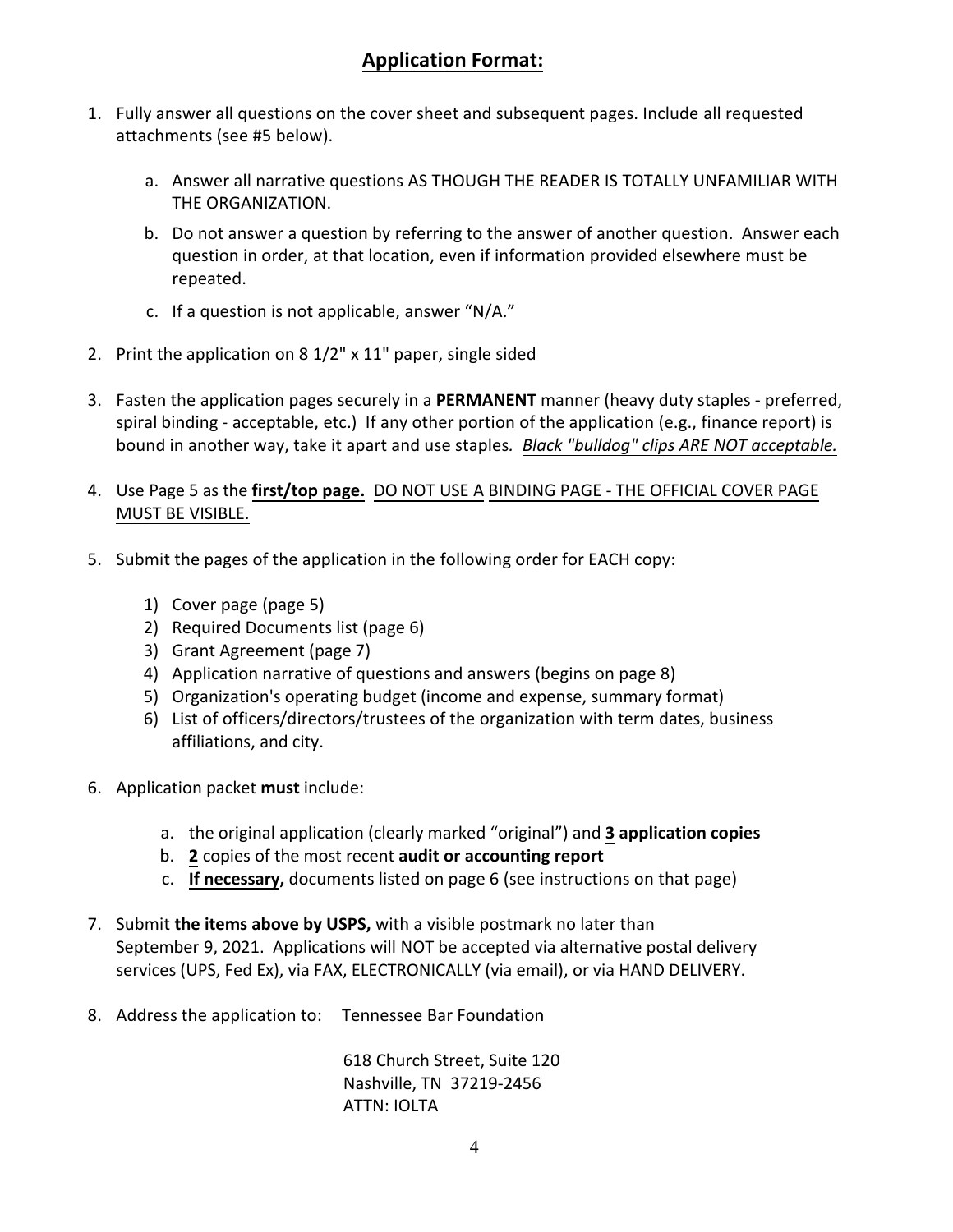| 2022                            |
|---------------------------------|
| <b>TENNESSEE BAR FOUNDATION</b> |
| <b>IOLTA GRANT APPLICATION</b>  |
|                                 |

Tennessee<br>Bar<br>Foundation

# IMPROVE THE ADMINISTRATION OF JUSTICE - **I**

| This organization is: (check one)<br>Current grantee                                                                               | Prior grantee/applicant<br>New applicant             |  |
|------------------------------------------------------------------------------------------------------------------------------------|------------------------------------------------------|--|
|                                                                                                                                    |                                                      |  |
|                                                                                                                                    | County                                               |  |
|                                                                                                                                    |                                                      |  |
|                                                                                                                                    |                                                      |  |
|                                                                                                                                    | Are funds requested for a one-time event? YES<br>NO. |  |
|                                                                                                                                    |                                                      |  |
| Questions about this application and the proposed service should be directed to:                                                   |                                                      |  |
| (Name)                                                                                                                             | (Title)                                              |  |
|                                                                                                                                    |                                                      |  |
| Email:                                                                                                                             |                                                      |  |
| City:                                                                                                                              |                                                      |  |
|                                                                                                                                    |                                                      |  |
|                                                                                                                                    | (name)                                               |  |
| Telephone:<br><u> 1989 - Johann Stein, mars an de Francisco Barbara, marca e a contrador de la contrador de la contrador de la</u> |                                                      |  |
| Email:                                                                                                                             |                                                      |  |
| City:                                                                                                                              |                                                      |  |
|                                                                                                                                    |                                                      |  |
|                                                                                                                                    | (name)                                               |  |
|                                                                                                                                    |                                                      |  |
| Email:                                                                                                                             |                                                      |  |
| City:                                                                                                                              |                                                      |  |
| Is this a request for: Existing project?<br>New project?                                                                           |                                                      |  |
| Brief Project Description: (500 character limit - approx. 70 words)                                                                |                                                      |  |
|                                                                                                                                    |                                                      |  |
|                                                                                                                                    |                                                      |  |
|                                                                                                                                    |                                                      |  |
| To be sent a confirmation email when the completed application is received, provide an email address here:                         |                                                      |  |

\_\_\_\_\_\_\_\_\_\_\_\_\_\_\_\_\_\_\_\_\_\_\_\_\_\_\_\_\_\_\_\_\_\_\_\_\_\_\_\_\_\_\_\_\_\_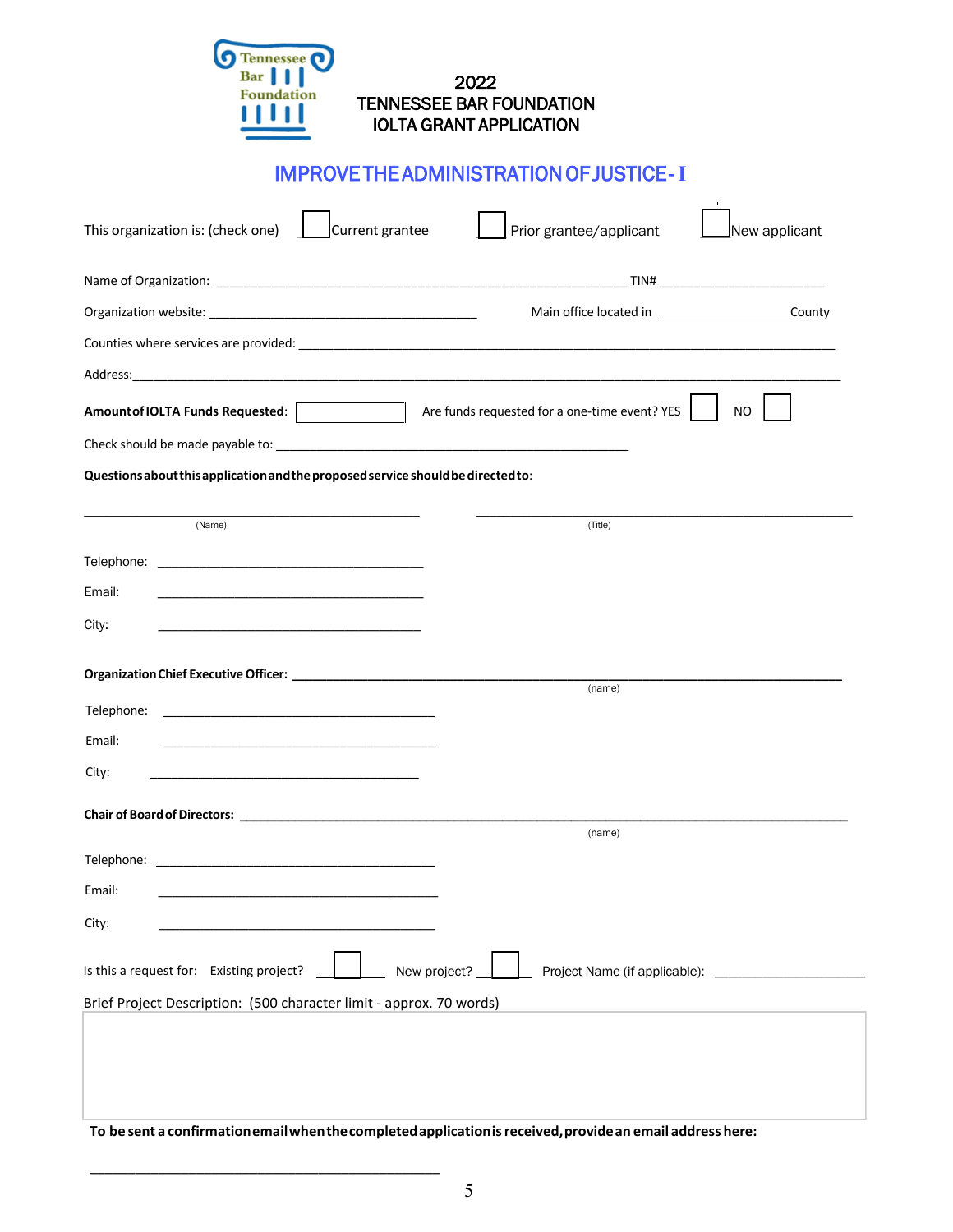## **Required Documents**

The documents listed below MUST be current and on file with the Tennessee Bar Foundation. Please act according to the proper category below.

- A. If the organization has not applied for an IOLTA grant more recently than **2017**, submit ALL listed documents in the application envelope and check the appropriate boxes below. **OR**
- B. If the organization has applied more recently than **2017** AND submitted documents that are still in full force and effect, omit these items from the application envelope and check the appropriate boxes below.

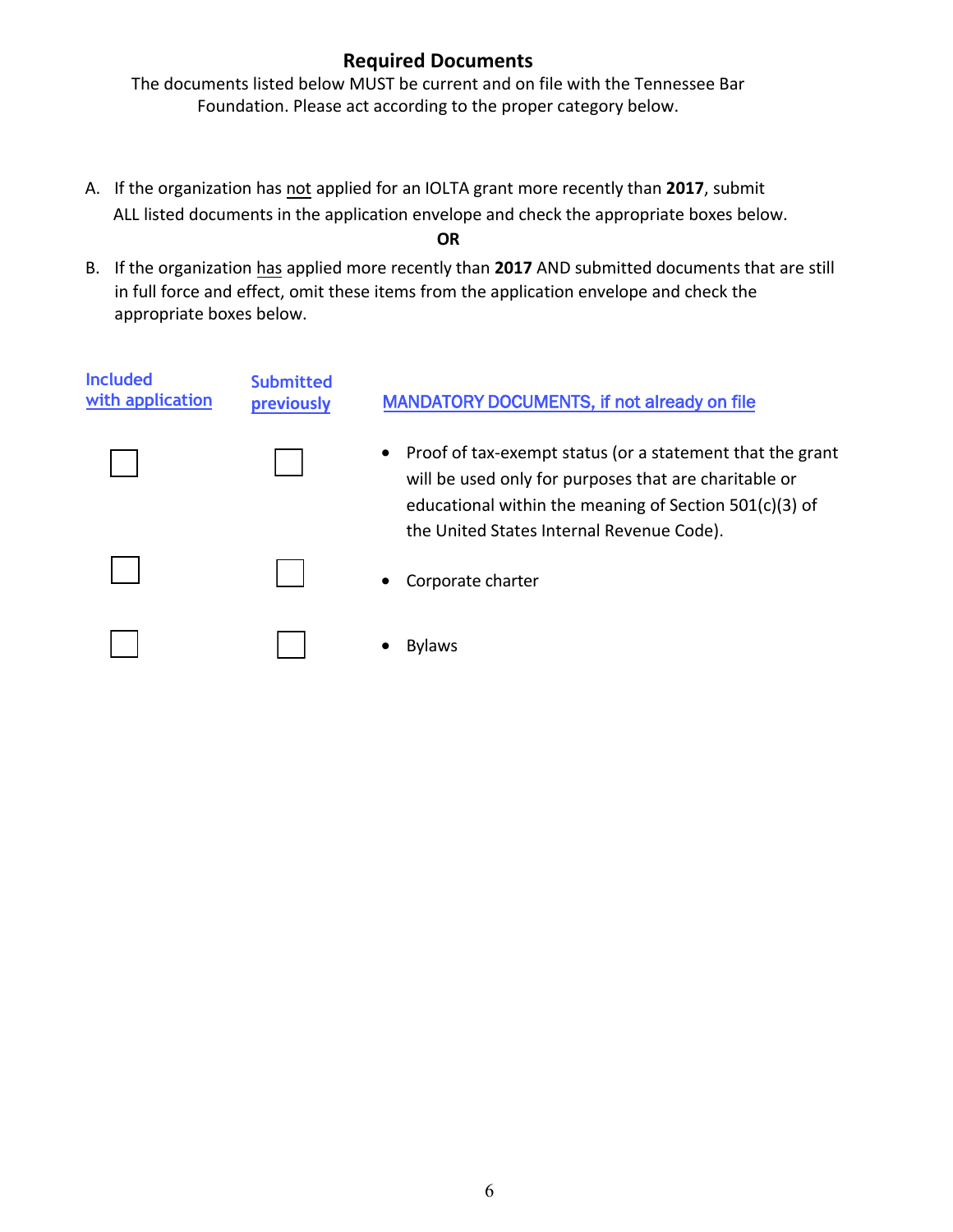#### **GRANT AGREEMENT**

If granted IOLTA funds,

(Applicant Organization)

agrees:

- (1) To carry out the project described in this application;
- (2) To report to the Foundation on the progress of the project as required;
- (3) To return to the Foundation any funds not expended or committed for the purposes of the grant within the period stated;
- (4) To allow the Executive Director of the Tennessee Bar Foundation, members of the Grant Review Committee, the Board of Trustees or their designee to review, in person or otherwise, its actual use of IOLTA funds;
- (5) In some cases, grant payments will be held by the Foundation during the year, pending notice from grantee of the commencement of the specific project. If the project has not commenced, applicant will contact the Executive Director of the Foundation, in writing, by **June 30, 2022**, for guidance regarding the future availability of the award. If that contact is not made, the award may be forfeited;
- (6) The Foundation has no continuing obligation to make subsequent grants or otherwise finance any project of applicant's organization beyond the grant period specified.
- (7) It is in compliance with the General Eligibility Standards of the 2022 Tennessee Bar Foundation IOLTA Grant Program.

Date

Name of Applicant Organization

Signature of Program Director

Signature of Chair of Board of Directors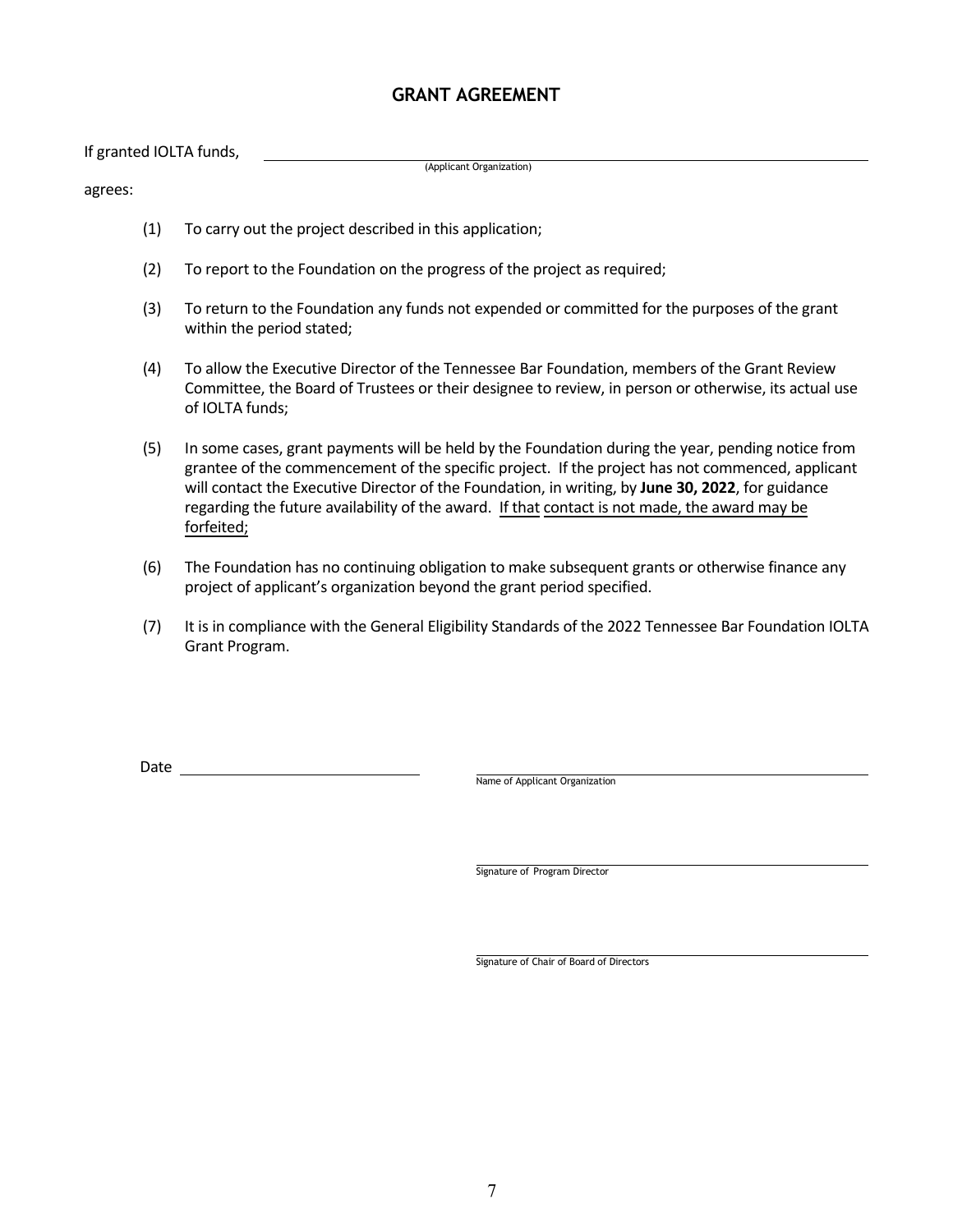1. Describe the services/program the organization will deliver with an IOLTA grant and the anticipated/ desired outcome of this work. If IOLTA funds will support salaries, include the name of the position and its duties and functions. (2,000 characters maximum - approx. 275 words)

2. How will the success of the organization's services/program "improve the administration of justice"?(2,000 character maximum - approx. 275 words)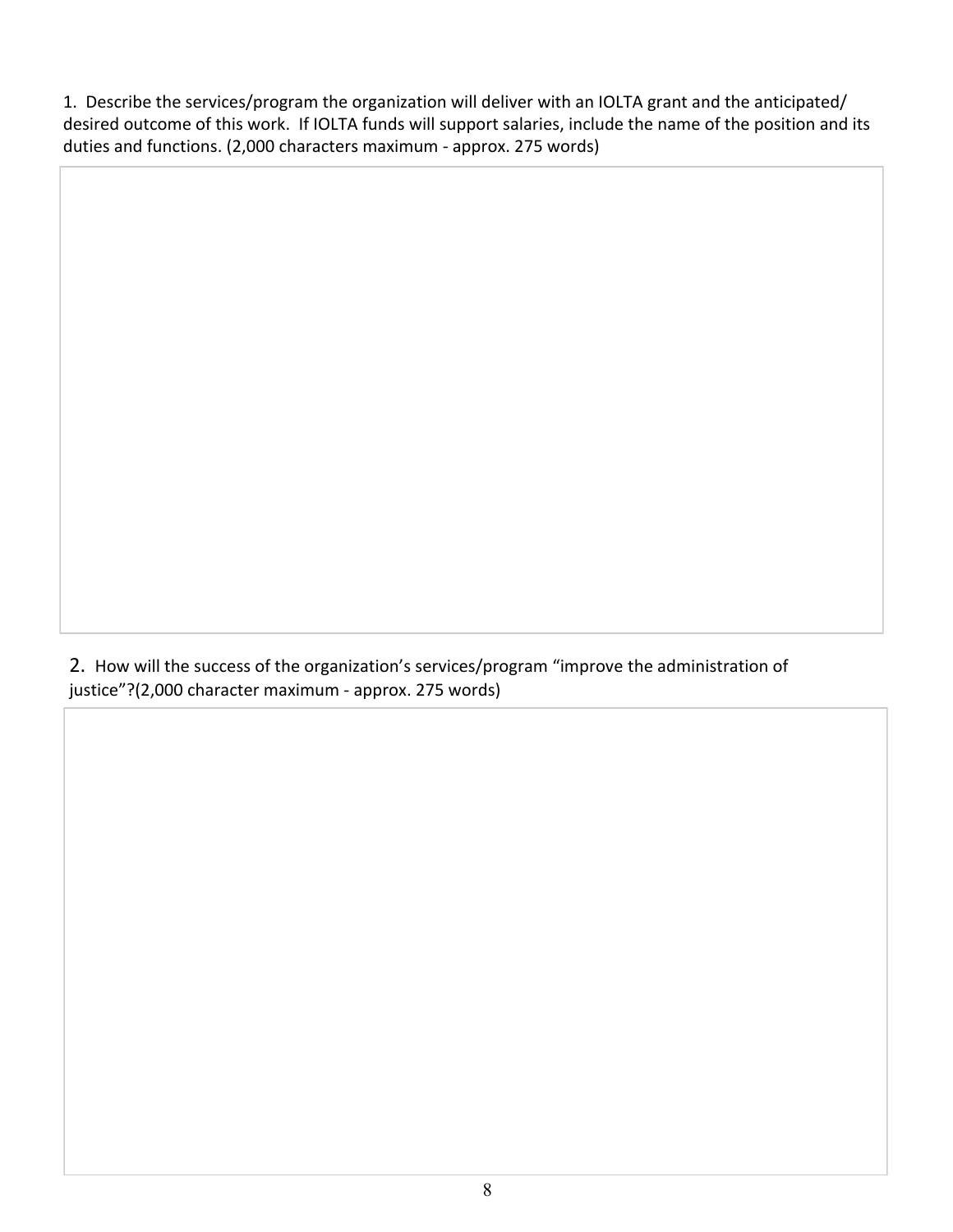3. Do changes within the local, regional or national landscape drive or inform this work? Will the use of IOLTA funds address these changes? (1,200 character maximum - approx. 175 words)

4. While the pandemic has had a world-wide, unquantifiable, ongoing effect, does it continue to impact the justice system issue addressed by this organization? (1,200 character maximum - approx. 175 words)

5. Is the organization a member of a national or statewide network? What does the membership network provide? (500 character limit - approx. 75 words)

6. Does the organization engage in fundraising? Describe. List the net amount raised and, if applicable, compare the outcome to the previous year. Note how the pandemic affected fundraising. (1,750 character maximum -approx. 250 words)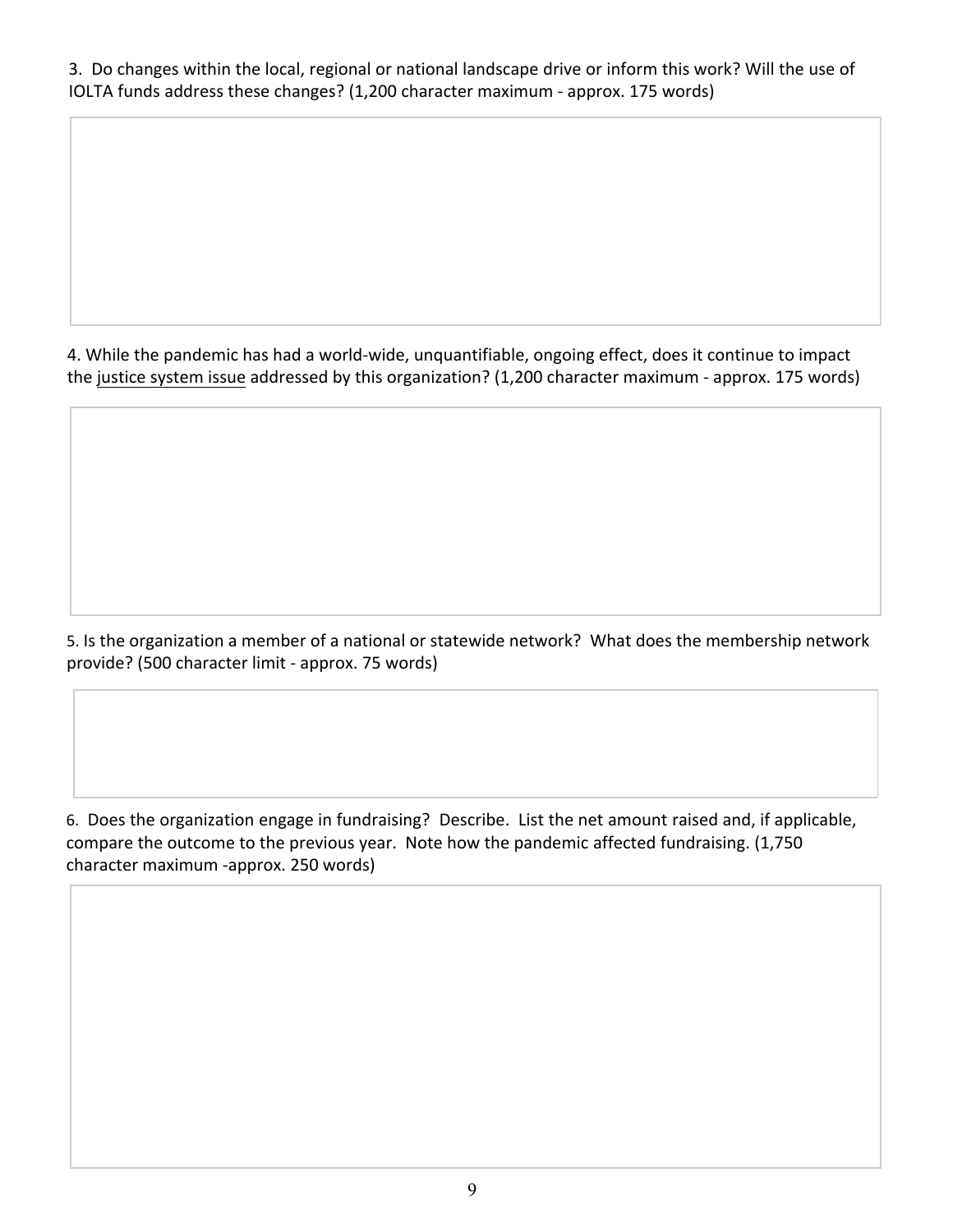7. Did the organization have an "audit," "review" or "compilation" performed in the last year by an outside accountant? If not, how does the board ensure safety of its funds? (500 character maximum -approx. 75 words)

- 8. Does the organization charge a fee to clients for any of its services? Describe as requested below.
	- A. If there is a fee to the client for the service provided by the organization, state the amount.
	- B. If the fee is based on a sliding scale, provide the scale and describe how the amount charged an individual determined.

C. What is the organization's fee-based income? What percentage of clients pay no fee? (1,500 character maximum -approx. 200 words)

9. List the names of staff with titles. Indicate who will provide the IOLTA-supported service.

10. Provide data regarding caseloads for the IOLTA-funded project (not for all programs of a multifunction agency) for the most recent fiscal year or most recent 12-month period. Compare the figures to the preceding year with explanations. (1,000 character maximum - approx. 140 words)